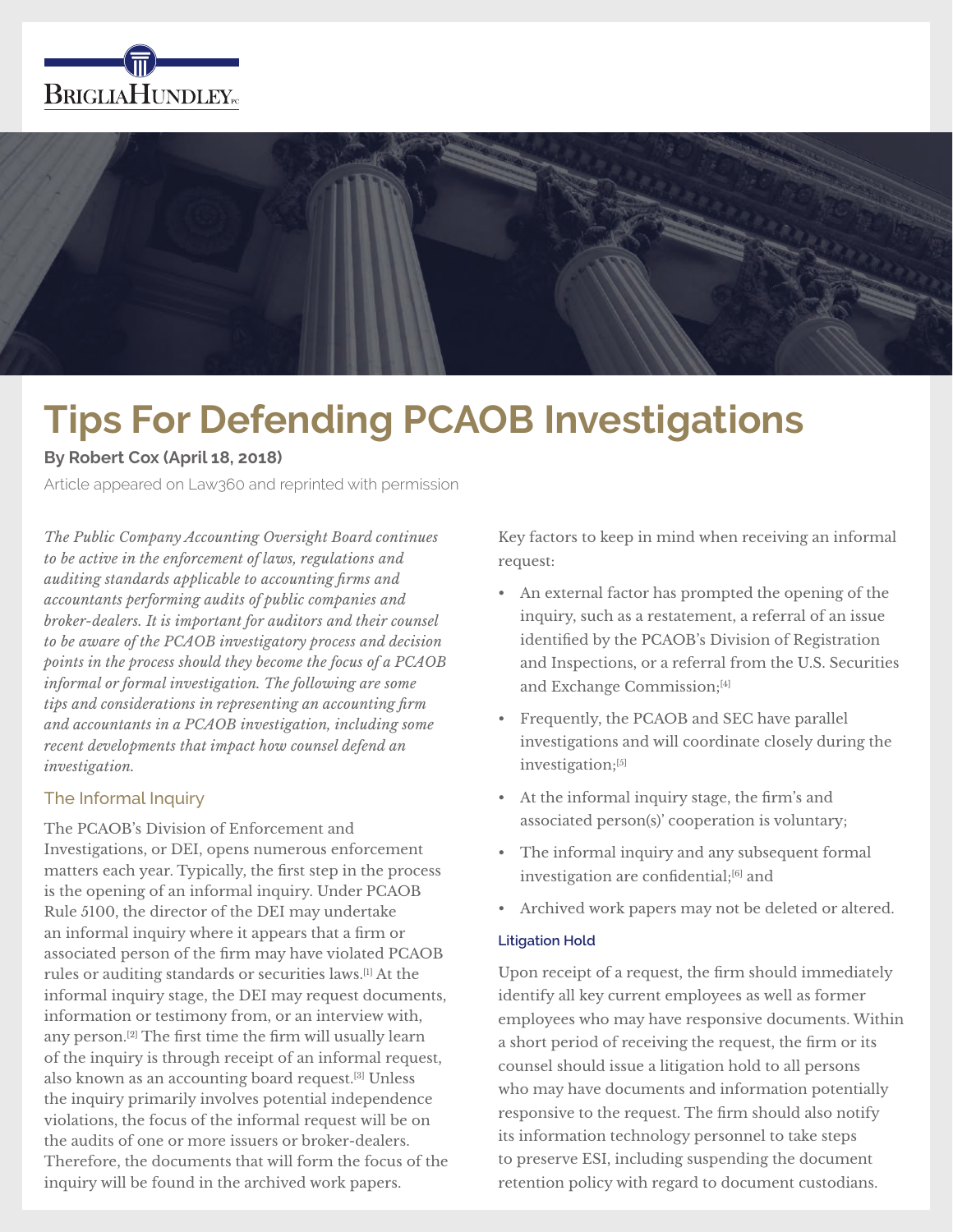

#### **Work Paper Preservation**

As part of the preservation process, the firm should be mindful of recent significant PCAOB settled disciplinary orders involving the improper alteration or backdating of audit documentation.[7] Improper document alteration has been one of the four higher-priority enforcement areas in recent years.[8] Under PCAOB Auditing Standard 1215, Audit Documentation, a complete and final set of audit documentation should be assembled for retention not more than 45 days after the audit report release date. [9] Audit documentation must not be deleted or discarded after the documentation date, but information may be added.[10]

There may be a temptation by the engagement team to alter work papers in advance of a PCAOB inspection or after receipt of a DEI request. Firm leadership, in-house counsel and outside counsel should take this into account not only at the preservation stage, but also as part of the firm's continuous training of personnel. It is a violation of PCAOB rules regarding noncooperation to not only improperly alter work papers as part of an investigation, but also in advance of a PCAOB inspection.<sup>[11]</sup> In reviewing work papers to be produced, counsel should review metadata, if the work papers were created electronically, to determine whether there are potentially any work paper alteration issues.

#### **Privilege and Work-Product Claims**

In conducting the search, the firm and its counsel should be mindful of potentially privileged documents. These documents can take the form of the accounting firm's own communications with its inside or outside counsel or also attorney work product of the firm's client that may be in the audit work papers or the files of the engagement partner. A majority of courts have held that disclosure of attorney work product to the outside auditor does not result in a waiver of the work-product protection.[12] To the extent the firm has any of its client's protected materials in the work papers or engagement team files, the firm will need to reach out to and coordinate with its client to ensure that there is no waiver of the client's protected materials.<sup>[13]</sup>

PCAOB Rule 5106 addresses the assertion of privilege. It generally requires the firm to produce a privilege log identifying the date of the document, type of the document, the author, the recipients, and the nature of the privilege. In certain instances, the firm may want to share privileged documents, such as an investigative report, with DEI staff. Counsel will have to weigh whether the potential benefit of narrowing the issues or

persuading the staff to close the inquiry is outweighed by the risk of waiver of work-product protection. Cases, including a December 2017 decision by a federal magistrate judge in Florida, raise the possibility that disclosure to government authorities, such as the SEC and PCAOB, may result in waiver, including subjectmatter waiver.[14] Even an oral synopsis of the contents of work-product-protected investigation reports, memoranda and interview notes may risk waiver.[15]

#### **Extraordinary Cooperation Credit**

Since 2013, the PCAOB has provided credit for extraordinary cooperation in connection with board investigations.[16] The types of cooperation that could result in credit are voluntary and timely self-reporting, voluntary and timely remedial or corrective action, and voluntary and timely substantial assistance to the board's investigative processes or to other law enforcement authorities.[17]

If the firm and/or outside counsel identify that one or more violations have occurred, the firm may want to proactively disclose all of the facts and cooperate extensively with DEI staff to qualify for extraordinary cooperation credit that will result in lesser sanctions. The firm should pursue this opportunity early on in the inquiry. Two recent PCAOB settled orders highlight the advantages of the extraordinary cooperation credit.

In a December 2017 settled order, the PCAOB gave extraordinary cooperation credit to Deloitte Turkey and two former partners who self-reported their alteration of work papers to PCAOB in 2016. In DRT Bagimsiz Denetim ve Serbest Muhasebeci Mali Musavirlik AŞ ("DT-Turkey"), the PCAOB sanctioned a Deloitte Turkey engagement partner and DT-Turkey's risk and reputation leader and former national professional practice director for improper alterations to archived work papers.[18] The board imposed a civil money penalty of \$750,000 on DT-Turkey, required the firm to remediate and implement certain policies and procedures related to its system of quality control, required the firm to report certain information to board staff for two years, and required the firm to provide additional training. The board censured, suspended for one year, and limited the activities for an additional year of the engagement partner on one of the audits at issue. In the order imposing the sanctions, the board granted extraordinary cooperation credit to Deloitte Turkey and the two former Deloitte Turkey partners who settled. In the order, the board stated that absent the firm's extraordinary cooperation, the monetary penalty imposed would have been significantly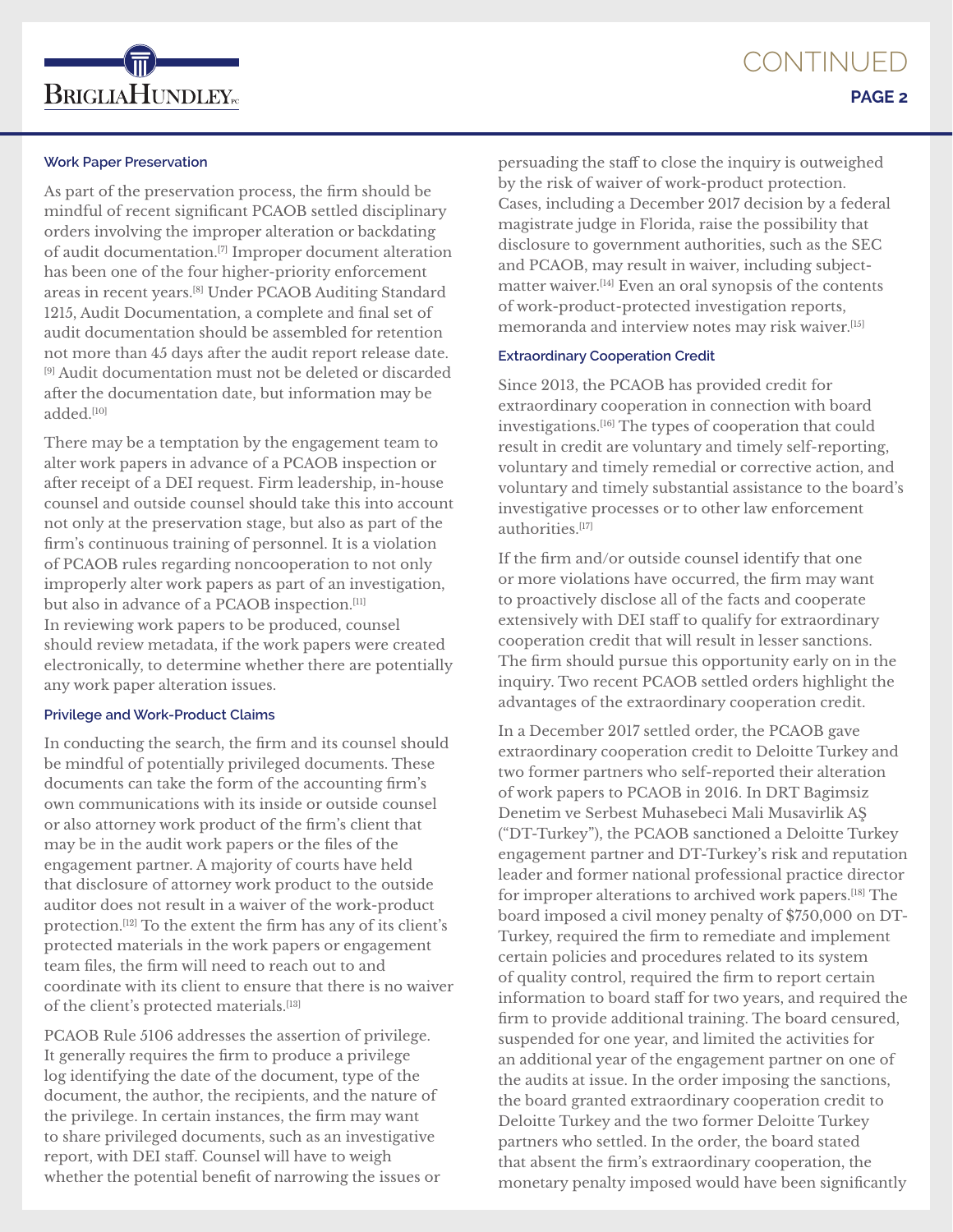larger and the board may have imposed other, additional sanctions.<sup>[19]</sup> In granting the extraordinary cooperation credit, the board noted:

- The firm conducted its own internal investigation and shared the results with DEI staff;
- The firm and individuals provided substantial assistance in the investigation;

**BRIGLIAHUNDLEY**<sub>rc</sub>

- The firm began implementing remedial measures in response to the misconduct; and
- The individuals provided significant information concerning the actions of the firm and its personnel.[20]

In a Feb. 27, 2018, settled order, Baum and Co. PA and Joel S. Baum, CPA, a small firm and its engagement partner received extraordinary cooperation credit for their disclosure of work paper alterations to PCAOB inspectors at the start of their inspection.[21] After selfreporting to inspectors, the respondents provided the inspections staff with a list identifying those work papers that they remembered altering and described the alterations in general terms.[22] PCAOB imposed a oneyear revocation of the firm's registration, a one-year bar on the engagement partner, and a \$10,000 civil money penalty on the firm.

## The Formal Investigation

If the DEI staff believe there are sufficient grounds for proceeding after conducting an informal inquiry, the DEI will seek an order of formal investigation, or OFI, from the board.[23] Under PCAOB Rule 5109(a), any person who is compelled to testify or produce documents pursuant to an accounting board demand issued under Rules 5102 or 5103, shall, upon request, be shown the board's order of formal investigation. Rule 5109(a) also states that "[i] n the discretion of the Director of Enforcement and Investigations, a copy of the order of formal investigation may also be furnished to such a person for his or her retention, subject to such limits on dissemination as the Director may require."[24]

At the OFI stage, the firm and associated persons are required to cooperate with a formal investigation, and failing to comply with a formal request for documents, information or testimony can lead to a charge of noncooperation with an investigation under Rule 5110. The sanctions for noncooperation can be severe.[25]

The formal investigation is a much more burdensome and lengthy process than an informal inquiry. DEI staff can issue accounting board demands for documents and/or testimony of witnesses.[26] Unlike under Federal Rule of Civil Procedure 30(d), which limits deposition testimony of witnesses to one day of seven hours, Rule 5102 provides no limit on duration of the testimony of witnesses. In practice, this means that DEI staff can conduct testimony over more than one day. This means that counsel should extensively prepare witnesses for testimony.

A recent development has enhanced the ability of defense counsel to defend witnesses in testimony.

## **Accounting Experts May Now Assist Defense Counsel in Interviews and Testimony**

Due to a 1985 district court case, SEC v. Whitman, the SEC has long permitted experts to provide assistance to defense counsel in representing a witness at an SEC interview or testimony.[27] However, until March 23, 2018, the DEI took the position that it could bar accounting experts from attending interviews and testimony under its authority under Rule 5102(c)(3). This meant that in testimony, the DEI had the benefit of expert assistance through the presence of one or more DEI staff accountants while defense counsel and the witness were denied similar assistance from their own expert. Moreover, DEI accountants are permitted under the rules and frequently do question witnesses in testimony.

On March 23, 2018, the D.C. Circuit ruled that the right to counsel in a PCAOB investigation includes the ability of having an expert present to assist counsel.<sup>[28]</sup> In Laccetti, the DEI permitted an Ernst & Young LLP attorney to represent an EY engagement partner, Mark Laccetti, at an investigative interview, but denied Laccetti's request to be accompanied by an accounting expert from EY under PCAOB Rule 5102(c)(3). The PCAOB argued that it excluded the EY accounting expert because it did not want EY personnel to monitor the investigation. The court held that the PCAOB's reasoning "makes no sense here."[29] An EY attorney was already planning and did attend Laccetti's interview consistent with board policy and relevant ethics rules. The PCAOB's denial of Laccetti's request was arbitrary and capricious.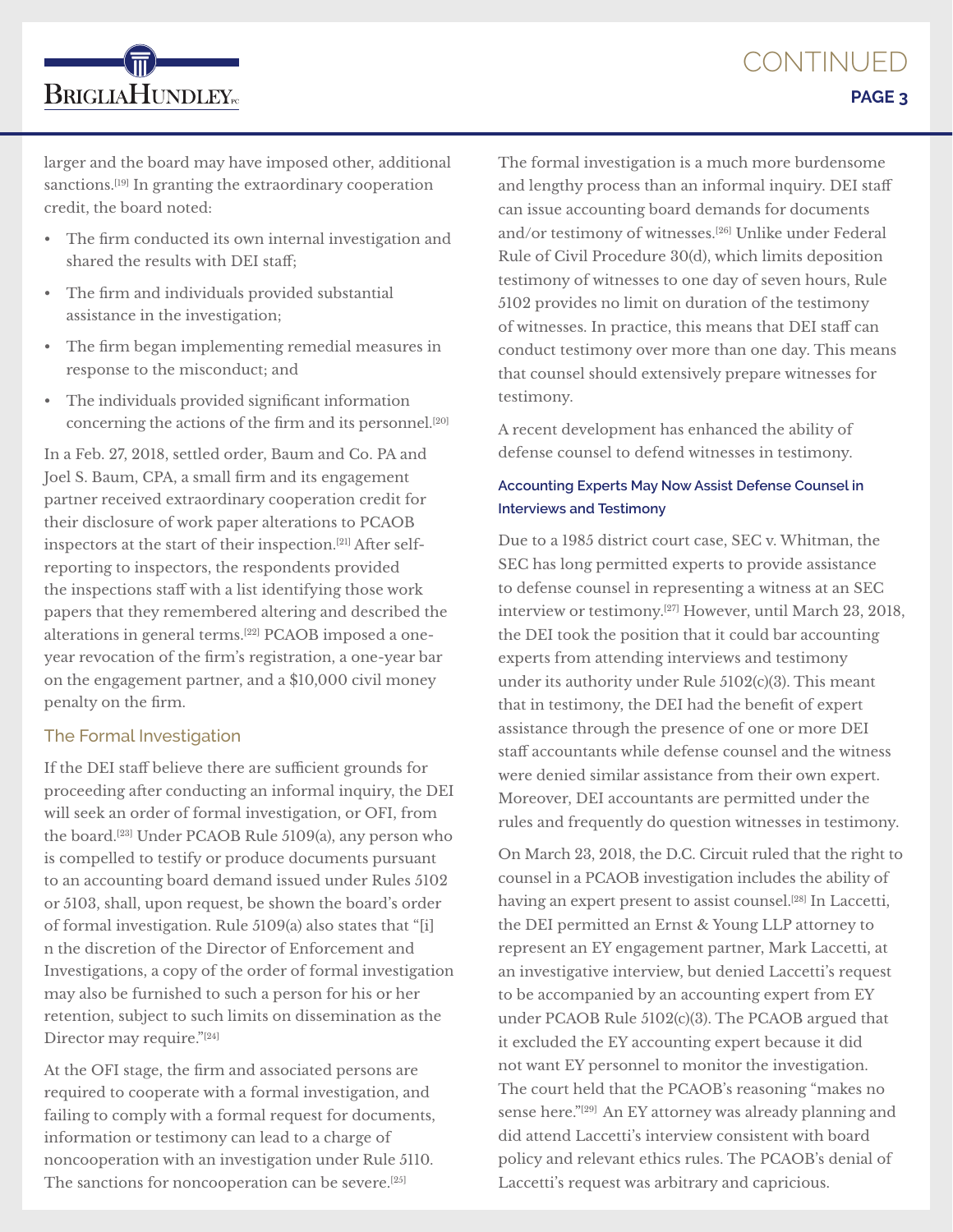**CONTINUED PAGE 4**



In addition, the court held that the board's rules providing the right to counsel (PCAOB Rule 5109(b)) should be read to encompass the right to have an accounting expert to be present and assist defense counsel at the interview. The court found Whitman to be persuasive and found not difference to the right to counsel under the Administrative Procedures Act and the right to counsel under the board's rules. The court held that "[u]nder the Board's rules, the Board therefore may not bar a witness from bringing an accounting expert who could assist the witness's counsel during an investigative interview. (To prevent monitoring, the Board may exclude a company-affiliated accounting expert when no other company-affiliated personnel are allowed at the interview)."[30]

The Laccetti ruling will substantially level the playing field in PCAOB investigative interviews and testimony. Firm counsel will now be able to bring an accounting expert to assist in the representation of a witness during interviews and testimony. While legal counsel representing firms may be skilled in the audit regulation area, as noted by Whitman, "counsel trained only in the law, no matter how skillful, may on occasion be less than fully equipped to serve the client in agency proceedings. Unless the lawyer can receive substantive guidance from an expert technician — in this case, an accountant — when he determines in his professional judgment that such assistance is essential, his client's absolute right to counsel during the proceedings would become substantially qualified."[31]

Robert H. Cox is of counsel at Briglia Hundley PC in Tysons Corner, Virginia. As part of his litigation practice, he represents accounting firms and professionals in accountant liability matters. From 2011 to 2017, Cox was an assistant director with the PCAOB's Division of Enforcement and Investigations.

*The opinions expressed are those of the author(s) and do not necessarily reflect the views of the firm, its clients, or Portfolio Media Inc., or any of its or their respective affiliates. This article is for general information purposes and is not intended to be and should not be taken as legal advice.*